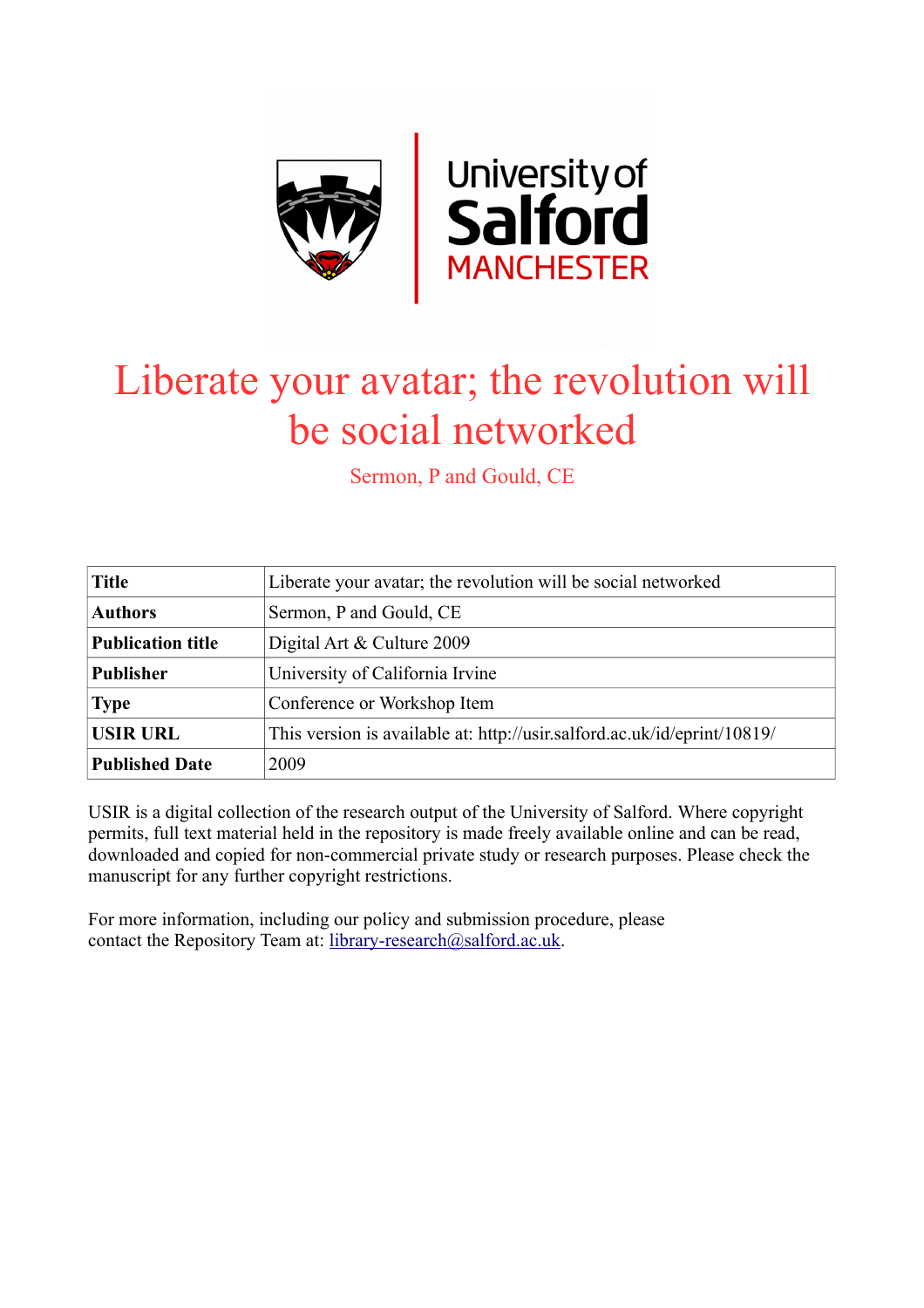# Liberate your Avatar; The Revolution will be social networked

Paul Sermon The University of Salford School of Art & Design Peru Street, Salford, Greater Manchester, UK +44 161 295 6149

p.sermon@salford.ac.uk

### **ABSTRACT**

This paper brings together the practice-based creative research of artists Charlotte Gould and Paul Sermon, culminating in a collaborative interactive installation that investigates new forms of social and political narrative in multi-user virtual environments. The authors' artistic projects deal with the ironies and stereotypes that are found within Second Life in particular. Paul Sermon's current creative practice looks specifically at the concepts of presence and performance within Second Life and 'first life', and attempts to bridge these two spaces through mixed reality techniques and interfaces. Charlotte Gould's *Ludic Second Life Narrative* radically questions the way that users embody themselves in on-line virtual environments and identifies a counter-aesthetic that challenges the conventions of digital realism and consumerism.

These research activities and outcomes come together within a collaborative site-specific public installation entitled *Urban Intersections* for ISEA09, focusing on contested virtual spaces that mirror the social and political history of Belfast. The authors' current collaborative practice critically investigates social, cultural and creative interactions in Second Life. Through these practicebased experiments the authors' argue that an enhanced social and cultural discourse within multi-user virtual environments will inevitably lead to growth, cohesion and public empowerment, and like all social networking platforms, contribute to greater social and political change in first life.

#### **Keywords**

Embodiment, telematics, performance, presence, gender, social networking, politics.

#### **1. NEW FORMS OF SOCIAL NARRATIVE**

Throughout the 1990s media art was dominated by interactivity and interface design. However, through the increasing importance of user generated content via public networks in both online and offline contexts the contemporary media art discourse now finds itself in an ever increasing socially networked environment. This paper investigates how the experience of tactility and physicality, as explored in the creative practices of Charlotte Gould and Paul Sermon, makes both the participants/performers and the artists/directors more susceptible to new forms of social narrative, yet also offers altered ways for generating effective responsive experiences. The authors' artistic projects deal with the ironies and stereotypes in multi-user virtual environments such as cultural identity, gender roles, digital consumption and virtual desire. Their work aims to specifically utilise alternative interactive

Charlotte Gould The University of Salford School of Art & Design Peru Street, Salford, Greater Manchester, UK +44 161 295 6079

c.e.gould@salford.ac.uk

functionality and techniques in multi-user virtual environments that allow the participants to embody performer roles to interact and direct new social networked creative narratives by their communication, presence and movements.

## **2. PAUL SERMON'S TELEMATIC PRACTICE**

Paul Sermon's work of the early 1990s explores the emergence of user-determined narrative by bringing remote participants together in a shared telepresent environment. Through the use of live chroma-keying and videoconferencing technology, two public rooms or installations and their audiences are joined in a virtual duplicate that turns into a mutual space of activity.

This work locates itself in the telematics discourse and has continually drawn on the concepts of user-generated content and communication. The audiences form an integral part within these telematic experiments, which simply wouldn't function without their presence and participation. Initially the viewers seem to enter a passive space, but they are instantly thrown into the performer role by discovering their own body-double in communication with another physically remote user on video monitors in front of them. They usually adapt to the situation quickly and start controlling and choreographing their human avatar. Nevertheless, because the installation is set up in the form of an open accessible platform, it offers a second choice of engagement: the passive mode of just observing the public action, which often appears to be a wellrehearsed piece of drama confidently played out by actors. Compelling to watch, it can be a complex issue to discover that the performers are also part of the audience and are merely engaging in a role. The entire installation space then represents two dynamic dramatic functions: the players, controllers, or puppeteers of their own avatar, absorbed by the performing role; and the off-camera members of the audience, who are themselves awaiting the next available slot on the telematic stage, soon to be sharing this split dynamic. However, the episodes that unfold are not only determined by the participants, but by the given dramatic context. As artistic creator, Paul Sermon is then designer of the environment and, consequently, 'director' of the narrative, which is determined through the social and political milieu that he chooses to play out in the telepresent encounter.

Paul Sermon's more recent creative practice looks specifically at the concepts of presence and performance within Second Life and what the authors call 'first life', and attempts to bridge these two spaces through mixed reality techniques and interfaces. The work further examines the notion of telepresence in Second Life and first life spaces through a blurring between 'online' and 'offline'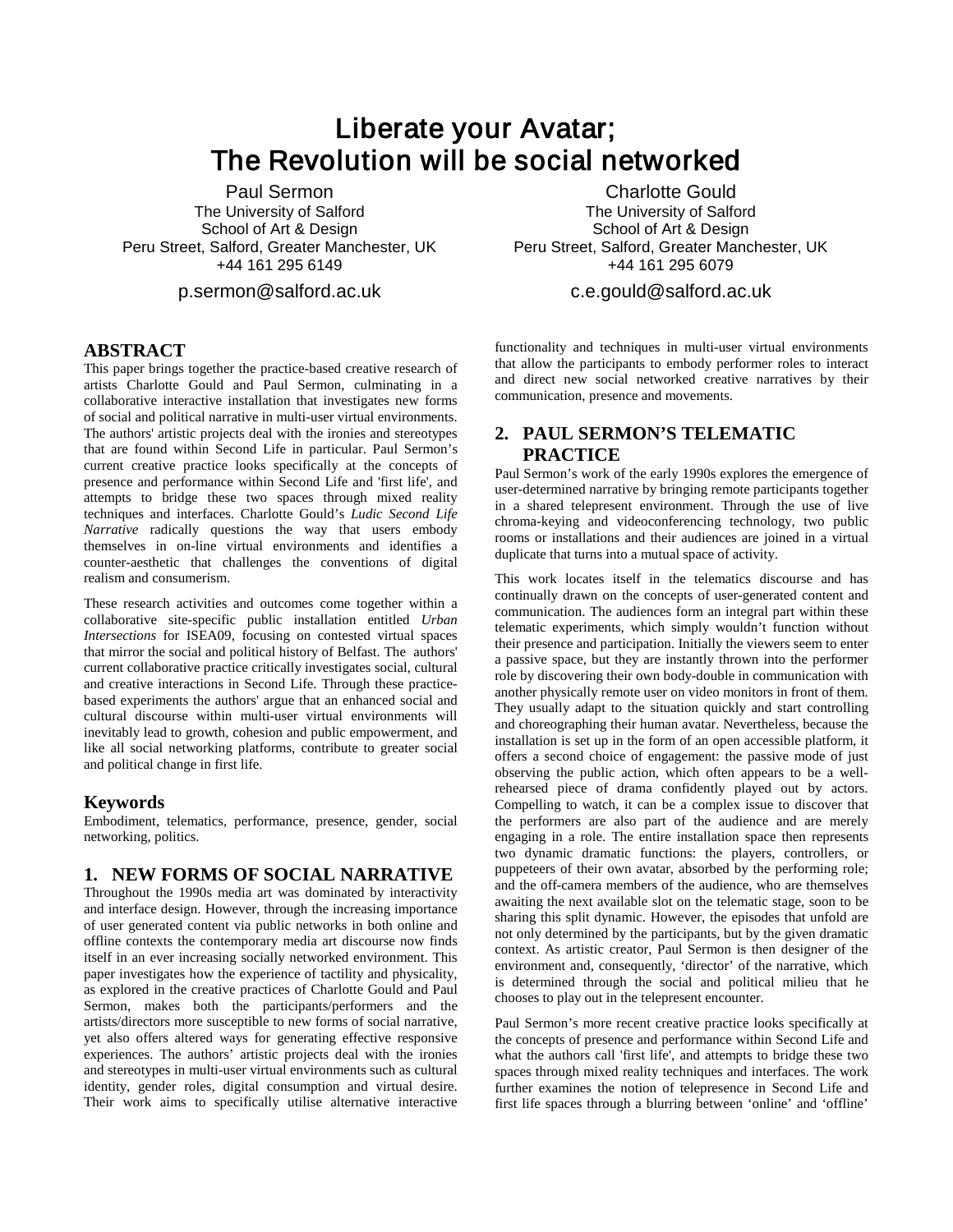identities, and the signifiers and conditions that make us feel present in this world. This artistic practice questions how subjectivity is articulated in relation to embodiment and disembodiment. It explores the avatar in relation to its activating first life agent, focusing on the avatar's multiple identifications, such as gender roles, human/animal hybrids, and other archetypes, identifiable through visible codes and body forms in Second Life.



#### **Fig 1. Peace Games by Paul Sermon, Kunsthalle Vienna May 2008**

While there is a shift of emphasis from Sermon's previous telematic projects here, there are significant parallels between the earlier networked video experiments and the presence and absence experiments he is developing in Second life. Together these aspects of telepresence and the merger of first and second life aim to question fundamental assumptions of the Second Life phenomenon.

# **3. CHARLOTTE GOULD'S NARRATIVE PRACTICE IN SECOND LIFE**

Since 2007 Charlotte Gould has developed a number of sitespecific works using Second Life, which enter into a discourse on the identity politics of online virtual environment aesthetics. These works seek to question the trend in visualisations of environments and avatars that incontrovertibly conform to the conventions of ultra-realism and 'super-humanism' in multi-user virtual environments, looking for an unconventional aesthetical paradigm counter to the stereotypes that prevail in Second Life. These alternative avatars possess a hand made, imperfect, puppetlike quality as opposed to the formulaic Barbie and Ken 'bodybeautiful' archetypes that abound. In 1995 Sherry Turkle argued that the experience of inhabiting a virtual world can be liberating, as the user is unbound from the shackles of their own body, gender or image and can be whoever they choose (Turkle 1995). However, since the introduction of multi-user virtual environments it would appear that the majority of Second Life users have chosen to accentuate the sexual signifiers of the 'perfect body'. Turkle went on to say that, when inhabiting an avatar of a different gender to the first life user, stereotypical choices are often made (Turkle 1995), which affirms that gender politics as well as aesthetics are in play.

While the majority of users appear to be journeying through the 'uncanny-valley' (See Mori 1970) on a quest for super-human aesthetics, and the buildings and landscapes they create similarly strive to replicate our first life environment, there is an implicit irony when we build virtual roads we do not use because we can fly or even teleport, and fit roofs and windows in a landscape

where it never rains. Moreover, this landscape is not so dissimilar from our current first life hyper-reality that Umberto Eco described in the mid 1980s as a culture obsessed with fabricating environments and experiences in an effort to create a space that is better than real (Eco 1986) - think of Venice Las Vegas, urban beaches or the proliferation of celebrity plastic surgery, and the discourses of first and second life become increasingly blurred. In her current practice-based research, Charlotte Gould produces work that responds to and enhances a first life experience through a counter-culture landscape in Second Life, relying on alternative hand drawn textures and low-tech handmade objects such as props, costumes and body parts. Working with XML based feeds from avatar to controller, these experiments make use of motion tracking to develop a link between first life participant and avatar, where the position of the person in first life triggers the movement of the avatar in Second Life. The user's body controls the puppetlike avatar that appears to intuitively wander the virtual landscape in response to the first life puppeteer.



**Fig 2. Motion tracking movement of avatar, Charlotte Gould ISEA August 2009**

Due to the urban setting of the installations, these augmented Second Life interfaces are designed for large format public video screens. The designated public space opened up by these experiments further explores innovative and creative ways of engaging with the pubic in an urban environment. Through the mixing of realities of the virtual and the real, users can then explore alternative networked spaces and develop unique narrative events. The work encourages ludic urban play for people of all ages and explores how enjoyment and social interaction can be enhanced in this context.

The creative and cultural potential that large format urban screens offer is becoming increasingly more evident as more screens appear in the urban landscape. These emerging technologies and networked infrastructures impact on the way that the public interacts within the urban environment, both with each other and with the space - potentially allowing the user to engage in an active role rather than passively consume this new digital content. Through her work Charlotte Gould looks to rediscover and reclaim the urban screen as a space for critical discourse and political debate. Using action research, documentation and observation of these urban media spaces, Gould uses everyday practices to inform further research (See de Certeau 1980). The creative opportunities that digital and pervasive media offer for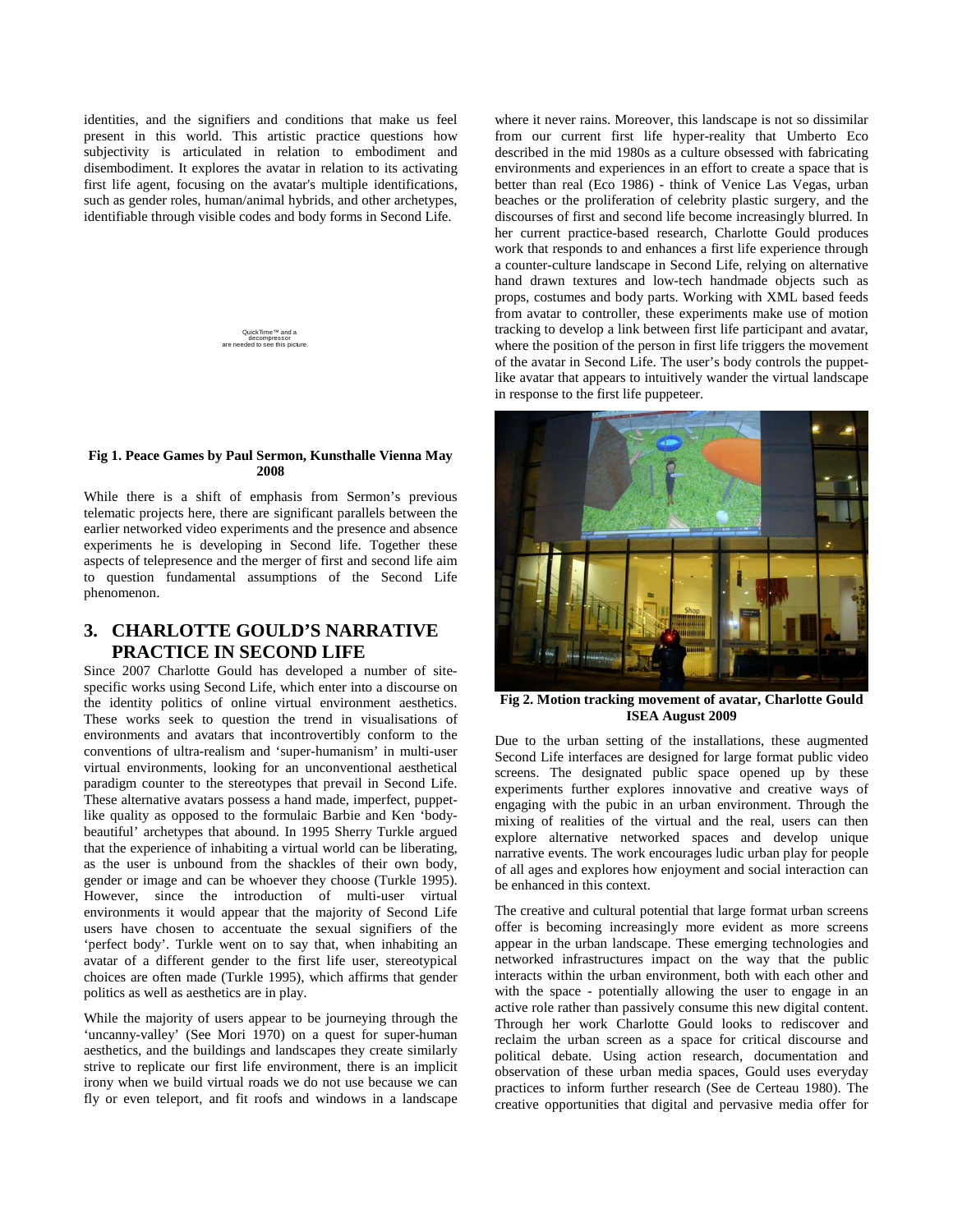the public to actively engage and contribute content to the urban screen extends beyond the notion of the 'user-generated'. As Matt Adams from Blast Theory argues, instead we should talk about public created content, where accessibility of new technologies opens up the potential for new creative content, as Barthes concludes the public completes the work through the creation of their unique narrative (Barthes 1968).

# **4. THE UNDERPINNING CONCEPTS OF THE AUTHORS' COLLABORATIVE PRACTICE**

The aim of the authors' current collaborative practice is to critically investigate how online participants in three-dimensional worlds, Second Life in particular, socially interact within innovative creative environments, appropriate these cultural experiences as part of their everyday lives, and question what is 'real' in this relationship. The collaborative practice brings together ethnographic and creative practice-based methods that identify and develop original, innovative interactive applications, interface design and necessary cultural and sociological knowledge. Each of these will help shape and define the emerging online 'metaverse' (See Stephenson, N. 1992) society, significantly contributing to the quality of both first and second life.

The ontological questions associated with identity in virtual reality, be it online or offline, have been at the centre of the contemporary media arts and science debate for the past three decades, and this discourse continues to dominate the annual conference themes of Ars Electronica Linz, the Transmediale Berlin and SIGGRAPH USA. The recent rapid increase in users of multi-user virtual environments has now brought them under this microscope, noticeably by inclusion at Ars Electronic 2007 in 'Second City', a festival strand that paralleled first and second life in mixed-reality artworks, scientific experiments and theoretical debate. This creative practice and debate is firmly rooted in the discourse of semiotics, reflecting a poststructuralist debate from the linguistic origins of F. de Saussure's notion of reality as a construct of language (Saussure 1964) to Jacques Lacan's construction of identity through the mirror image of the self (Lacan 1949), and Jean Baudrillard's concept of reality as 'Simulacra' or simulations of it (Baudrillard 1981).

So as to explore this emerging relationship between first and second life, Paul Sermon and Charlotte Gould have developed interfaces that focus on the interaction and exchange between online and offline identities through social practices, such as performance, narrative, embodiment, activism, place and identity construction. Their collaborative experiments seek to question whether Second Life is a platform for potential social and cultural change - appropriated as a mirror image of first life. By consciously deciding to refer to this image that is mirrored as 'first' life rather than 'real' life, the authors' central question poses a paradox in Second Life when we consider Jacques Lacan's proposition that the 'self' (or ego) is a formulation of our own body image reflected in the 'mirror stage' (Lacan 1949). However, there is no 'mirror stage' in Second Life. This would suggest that the computer screen itself is the very mirror we are looking for, one that allows the user to formulate her/his 'second self'. Although an 'alter ego', this is nonetheless a self that can have an engaged social identity.

In Second Life you create an avatar that lives out an online existence. There are no set objectives, you can buy property, clothing, accessories, furnish your home, modify your identity, and interact with other users. This online community has grown to seventeen million residents since launching in 2003, generating a thriving economy. However, while the virtual shopping malls, nightclubs, bars and beaches often reach their user capacity, there is a noticeable lack of creative and sociological modes of attraction. Consequently, the growing media attention around Second Life warns that this expanding community has become ambivalent and numbed by their virtual consumption, and there is an increasing need to identify new forms of interaction, creativity, cultural production and sociability.

However, when the 'Front National', the far right French political party of Jean-Marie Le Pen opened their Second Life headquarters in January 2007, the Second Life residents reacted in a way that would suggest they are far from complacent avatars wandering around a virtual landscape, and that they possess a far greater degree of social conscience than the consumerist aesthetics of Second Life suggest. Through prolonged mass virtual protest the centre was razed to the ground in the space of a week and has not returned since. The reaction to the Le Pen Second Life office suggests that Second Life is indeed a platform for potential social and cultural change. And there is a hidden desire and ambition to interact and engage with this online community at an intellectual and creative level that transcends the collective 'I shop therefore I am' (See Kruger 1987) apparentness of its community. Moreover, Second Life could then influence our first lives As the landmass and population of Second Life expands at an ever-increasing rate it is clear that essential research into the intersection and interplay between first and Second Life, and both new and old patterns of consumption, cultural production and sociability is urgently needed.

# **5. CROSSING THE SOCIAL DIVIDE THROUGH COLLABORATIVE CREATIVE PRACTICE**

These research activities and outcomes have now come together within a collaborative site-specific public installation entitled *Urban Intersections* focused on contested virtual spaces that mirror the social and political history of Belfast as a divided city, and presented at ISEA09 (International Symposium of Electronic Arts 2009).This collaborative project specifically reflected on the ironies of contested spaces, and stereotypes in multi-user virtual environments, exposing an absurd online world that consists of perimeter fences, public surveillance, and national identity. These futile efforts to divide and deny movement and social interaction were an uncanny reflection of the first life urban and social landscape of Belfast. So whilst it is possible to defy and transcend these restrictions in Second Life where we can fly, teleport and communicate without political constraint and national identity, we can question the need for such social and political boundaries enforced in first life and consider the opportunity to initiate social change in first life through our Second Life experience.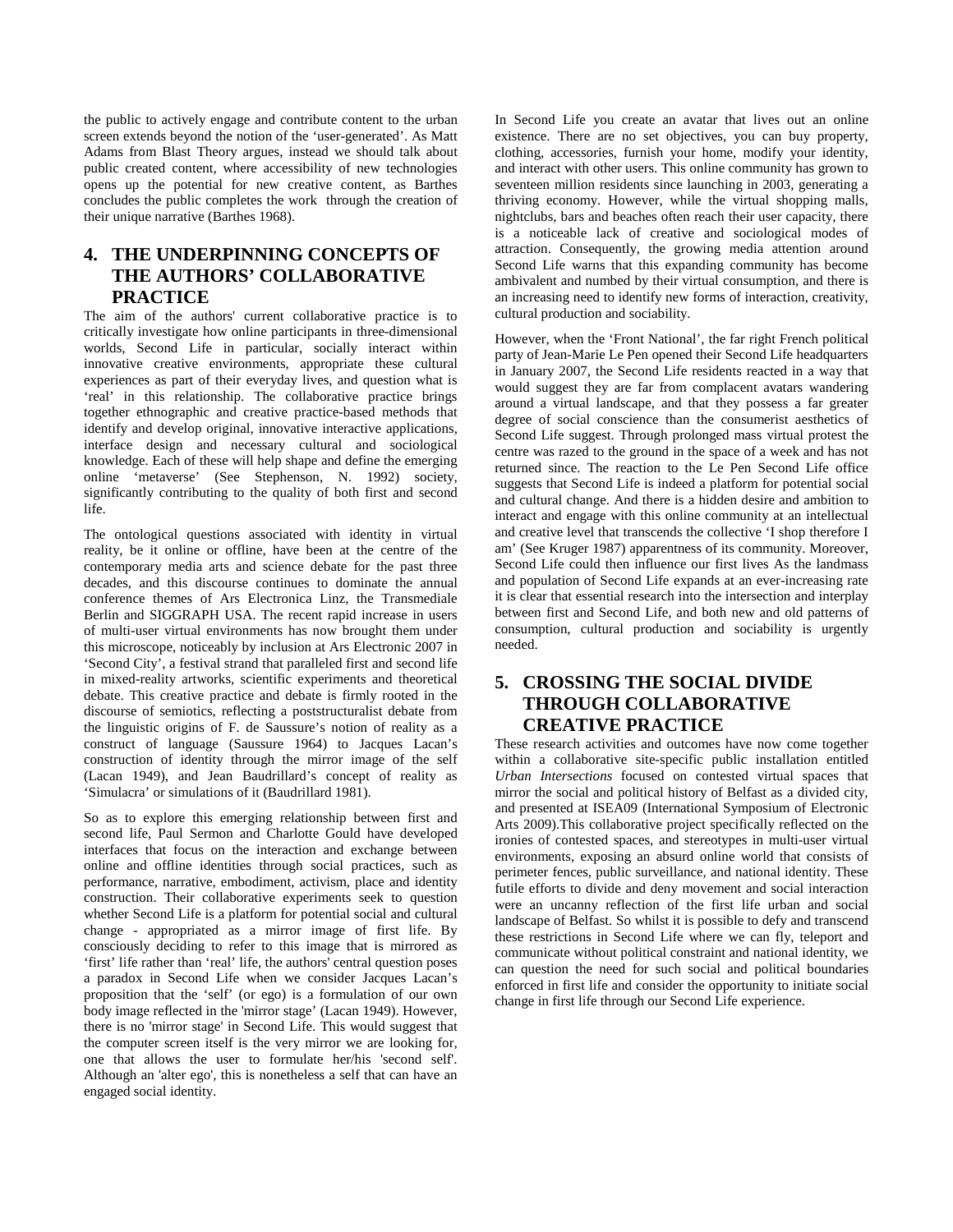

**Fig 3. Urban Intersections Sermon & Gould at ISEA Belfast August 2009**

The installation was located on the regenerated landscape of the Waterfront Plaza Belfast, directly outside the newly developed concert hall building. This utilitarian environment was used as a stage set to represent an augmented garden that explored the concept of boundaries and territories, a virtual plaza encapsulated by the ironies, contradictions and obscurities of a divided city, and a metaphor of Belfast's social history. As the participants walked through this urban landscape, both first and second life inhabitants came 'face-to-face' on screen, in the form of a live digital mural projected on the façade of the Waterfront building.. This mural formed the central focus of the installation and immediately spoke of the infamous painted murals on houses across West Belfast. Those depict a deep political divide, but post-conflict society now refers to them as a stark reminder of recent troubles, and thereby maintaining the peace that now prevails. In a city such as Belfast it would be impossible to evade such references when projecting images onto a building, as though the project itself were projected onto the gable end wall of a house on the Falls Road or the Shankill Estate.



**Fig 4. Proposed Second Life projection for ISEA Belfast 2009**

The local audience formed an integral part of this installation that relied on user interaction and aimed to transcend boundaries

through user-generated storytelling and memory building in a post-conflict society. The complete installation utilised three interface techniques. Charlotte Gould's motion tracking interface allowed visitors in Belfast to wear a large puppet-like copy of her unique avatar head. Covered in an array of LED lights that were tracked, participants could then control the movements of the Second Life avatar as a means of alternative navigation through a maze of chain-link garden fences. Paul Sermon's interface combined first life visitors and Second Life avatars within the same live video stream. By constructing a blue chroma-key studio in Second Life it was possible to mix live video images of online avatars with the audience in Belfast, enabling these participants to play and converse on a collaborative video stream simultaneously displayed in both first and second life situations. The third interface was developed by sound and media artist Peter Appleton, whose contribution included a barbecue on the Waterfront plaza that simultaneously controlled the conditions of an identical Second Life barbecue. Through a series of light and heat sensors it was possible to relay commands to the online situation, so that when the first life barbecue was lit so too was the Second Life barbecue and as food started to cook and brown so did its online duplicate. All these interfaces referred to the domestic garden and the infamous Belfast perimeter fences. The aim was to break down these boundaries through social interaction that prevailed, be it through a video portal, a didactic maze or over a grilled sausage.



**Fig 5. Barbecue in first life controlling Second Life barbecue, Peter Appleton ISEA09 Belfast, August 2009**

# **6. PUBLICLY ACCESSIBLE SOCIAL NETWORKING ON AN URBAN SCALE**

The collaborative work of Sermon and Gould will continue to explore the wider social consequence of multi-user virtual environments, be that on Second Life or the platform that supersedes it. Whichever is the case, it is essential that multi-user virtual environments such as Second Life move away from the imbedded linden dollar economy that intrinsically defines its capitalist principles and growth. The *Urban Intersections* project has already contributed to this paradigm shift by alternatively locating itself on an OpenSim, currently available as a derivative open-source beta version of Second Life that locates its island sims on geographically distributed servers. Following a similar model to the WWW, this fundamental network architecture shift